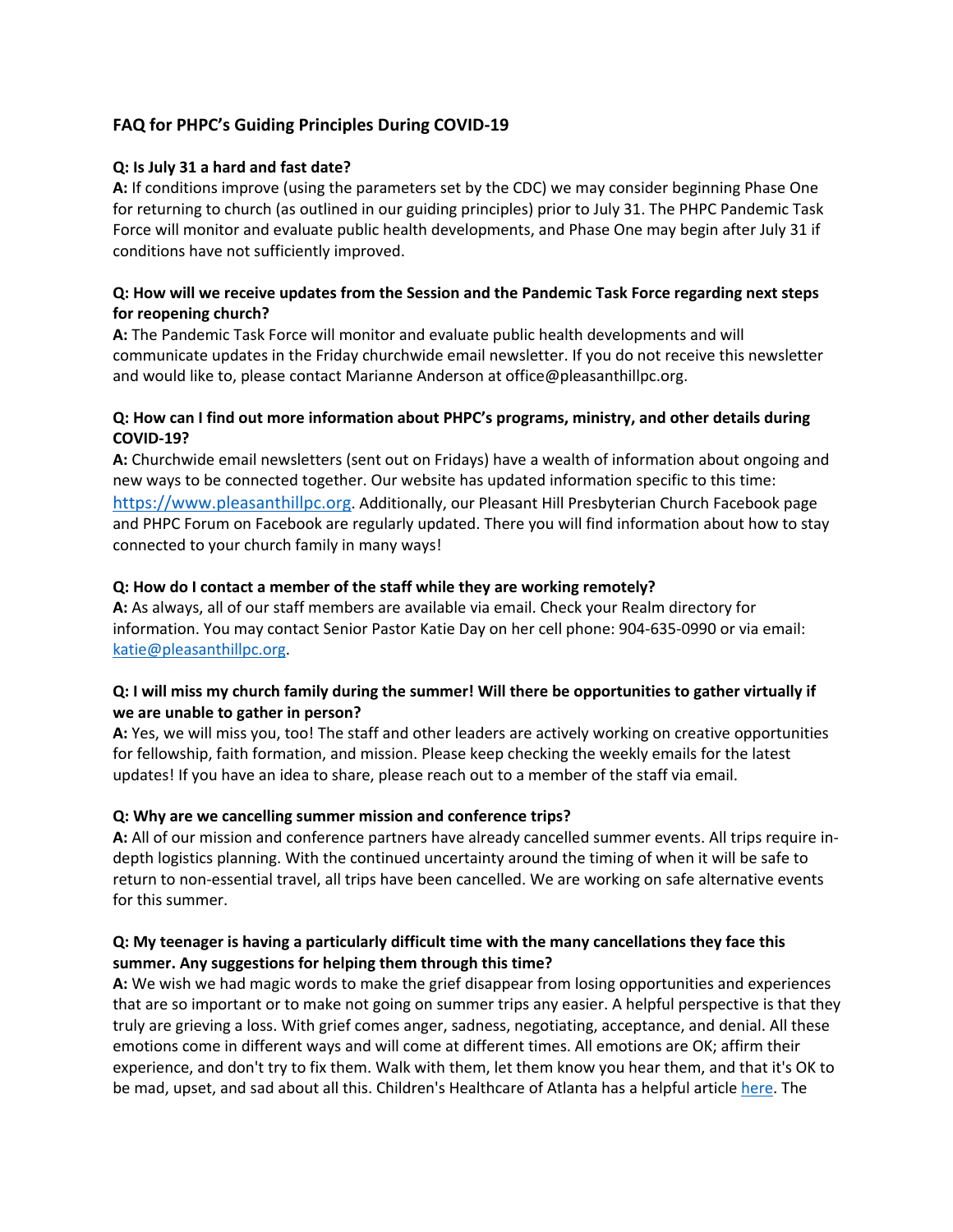American Red Cross has a free online course if you'd like some more in-depth information. Of course, your pastors are here to help, too. Let us know how it's going and if we can reach out in any way.

### **Q: As a church member, how can I support PHPC's children, youth, and their families?**

**A:** Thank you for asking! As a church family, we can support our young people and their families during this time by reaching out with notes, emails, calls, and any way that you would normally care for another member of our church.

### **Q: How will PHPC support our mission and outreach partners and our conference center partners if they are impacted by having to cancel summer trips?**

**A:** All of our partners have cancelled summer trips and many have created opportunities to assist them during this time by contributing funds, deferring refunds, etc. PHPC strives to support our partners in any way feasible and we will continue to work with our partners to do so.

# **Q: I'm not sure I will feel comfortable participating in worship or other gatherings even when it is safe for most of the population to do so. How can I be a part of our church life?**

**A:** Our number one priority is to offer ways to keep our members and community as safe as possible. We will continue to worship online, offer online small group opportunities, and find other creative ways for folks who aren't able to attend in person to participate. We would love to hear from you if you have ideas!

# **Q: Will church ever be "normal" again?**

**A:** We know that it is hard to get our heads around this situation and its long-term impact on life as we know it. First, as the people of God have done for centuries, we trust that God will continue to be faithful to us and call us to be faith-filled people bringing hope to the world. In that assurance, we know that whatever tomorrow brings, we will continue to be the same strong congregation, and perhaps even stronger. Our calling from God won't change in spite of tweaks that we may need to make in our life together in the months ahead.

# **Q: If my PHPC group meets off-site, can we go ahead and begin meeting in-person again?**

**A:** No matter where group gatherings are located, all PHPC meetings or events will follow the guidelines set forth in the Guiding Principles document. All small groups and church school classes will continue to meet virtually until the Session gives authorization to do otherwise.

# **Q: Will PHPC be OK financially?**

**A:** The good news is that the congregation continues to faithfully and generously give during this time, and we trust that this will continue. Thank you! Be assured that the Business Committee of Session is working diligently and attentively on all aspects of the church finances. We do, of course, have substantial ongoing expenses related to staff and our facility, even if we are unable to be there to enjoy our wonderful campus. If you have specific questions, ideas, or need information about your particular giving, please contact our Financial Secretary, Kristie Johns at kristie@pleasanthillpc.org.

# **Q: I typically put my offering in the plate and have not submitted my monthly gift. Who can I contact to get set up to give via auto payment?**

**A:** We are grateful for your continued support of the work and ministry of PHPC! To set up a regular contribution or to give a one-time donation, you may do so here: https://onrealm.org/PleasantHillPre/- /give/now You can also text givePHPC to 73256. If you need assistance, please email Financial Secretary Kristie Johns at kristie@pleasanthillpc.org.